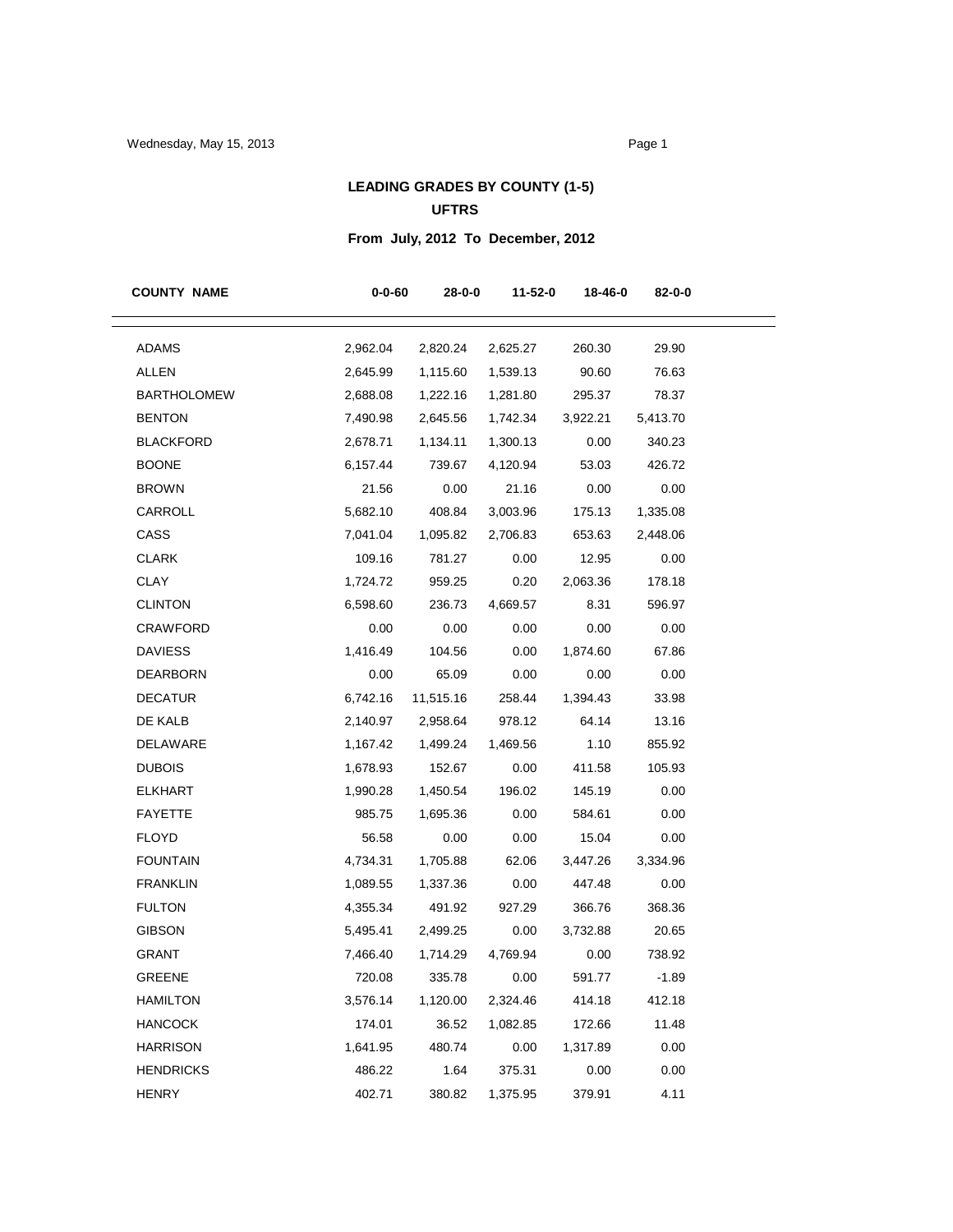## **LEADING GRADES BY COUNTY (1-5) UFTRS**

# **From July, 2012 To December, 2012**

| <b>COUNTY NAME</b> | $0 - 0 - 60$ | 28-0-0   | 11-52-0  | 18-46-0  | 82-0-0   |
|--------------------|--------------|----------|----------|----------|----------|
| <b>HOWARD</b>      | 4,550.25     | 1,224.70 | 1,580.41 | 516.76   | 738.12   |
| <b>HUNTINGTON</b>  | 4,229.57     | 2,615.23 | 631.61   | 0.00     | 101.16   |
| JACKSON            | 5,261.71     | 1,758.80 | 10.98    | 2,606.62 | 33.08    |
| <b>JASPER</b>      | 7,016.60     | 5,478.49 | 1,235.92 | 1,411.21 | 88.05    |
| JAY                | 965.91       | 3,103.19 | 710.47   | 64.34    | 0.00     |
| <b>JEFFERSON</b>   | 228.91       | 288.28   | 0.00     | 161.05   | 0.00     |
| <b>JENNINGS</b>    | 16.29        | 0.28     | 0.00     | 7.26     | 1.23     |
| <b>JOHNSON</b>     | 1,404.70     | 1,200.64 | 274.44   | 552.43   | 169.08   |
| KNOX               | 5,123.51     | 3,683.02 | 0.00     | 3,633.72 | 55.25    |
| <b>KOSCIUSKO</b>   | 3,358.20     | 3,680.09 | 516.38   | 171.52   | 28.59    |
| LAGRANGE           | 3,170.28     | 3,162.85 | 586.08   | 4.44     | 0.16     |
| LAKE               | 2,016.55     | 182.12   | 162.70   | 467.32   | 0.00     |
| LA PORTE           | 4,242.22     | 611.48   | 219.63   | 678.63   | 304.22   |
| LAWRENCE           | 62.34        | 227.32   | 0.00     | 775.27   | 0.00     |
| <b>MADISON</b>     | 5,004.96     | 1,644.46 | 4,423.92 | 46.99    | 826.27   |
| <b>MARION</b>      | 10.58        | 0.00     | 2.44     | 0.37     | 0.00     |
| MARSHALL           | 4,455.93     | 324.43   | 1,170.83 | 406.39   | 183.65   |
| <b>MARTIN</b>      | 0.00         | 199.99   | 0.00     | 434.54   | 0.00     |
| <b>MIAMI</b>       | 2,892.34     | 531.98   | 875.22   | 376.78   | 55.23    |
| <b>MONROE</b>      | 0.00         | 0.00     | 0.00     | 0.00     | 0.00     |
| <b>MONTGOMERY</b>  | 6,505.47     | 88.88    | 422.24   | 4,041.84 | 1,417.85 |
| <b>MORGAN</b>      | 603.99       | 126.95   | 162.72   | 334.01   | 3.02     |
| <b>NEWTON</b>      | 6,065.06     | 2,481.78 | 1,303.54 | 2,184.32 | 2,475.50 |
| <b>NOBLE</b>       | 1,237.22     | 1,360.94 | 230.16   | 558.15   | 28.26    |
| OHIO               | 45.02        | 196.40   | 0.00     | 0.00     | 0.00     |
| ORANGE             | 476.70       | 291.76   | 0.00     | 77.55    | 0.00     |
| <b>OWEN</b>        | 198.51       | 0.40     | 0.00     | 78.57    | 1.38     |
| PARKE              | 867.16       | 268.76   | 0.00     | 374.22   | 438.72   |
| PERRY              | 0.00         | 0.00     | 0.00     | 0.00     | 0.00     |
| <b>PIKE</b>        | 544.31       | 0.00     | 0.00     | 142.17   | 0.00     |
| <b>PORTER</b>      | 15,449.36    | 3,048.24 | 4,205.59 | 5,380.01 | 3,577.13 |
| <b>POSEY</b>       | 6,953.68     | 3,120.97 | 0.00     | 4,701.45 | 10.07    |
| <b>PULASKI</b>     | 3,876.61     | 149.56   | 1,739.68 | 231.09   | 215.46   |